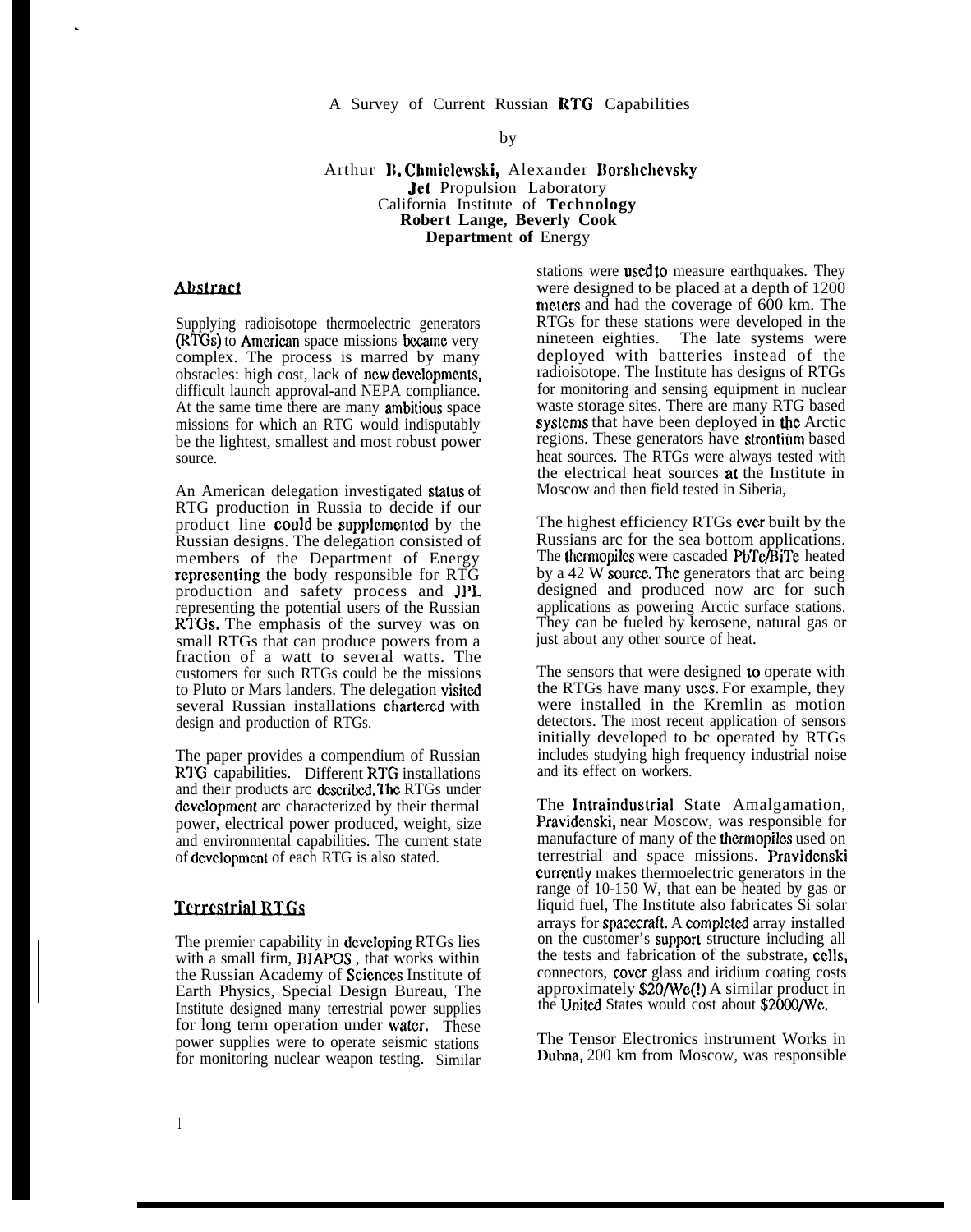for design and manufacture of pacemaker RTGs. The **standard** pacemakers used RTGs that dclivered  $1 \text{ mW}$  at  $5 \text{ V}$ . The thermopiles used BiTc thermoelectric material. The Pu was shipped to the factory from Chcliabinsk. The largest RTG ever made by Tensor delivered 50 mW and was 60 mm in diameter and 90 mm high. After the Chernobyl accident 95 % of demand for radioisotope products have disappeared. All ncw pacemakers were converted to usc lithium batteries instead of RTGs. The factory is testing currently thin film thcrmoelcctrics deposited through evaporation,

# **Space RTGs**

The Russian space history of RTGs is not very **extensive.** This is due to the fact that Russians depended on thcrmionic reactors for powering their satellites. The first space RTGs were launched in 1964. They supplied 20  $W_c$  and were fucled with Po 210. In 1969, two lunar rovers - Lunoehod were launched powered by 800  $W<sub>th</sub>$  Po 210 RTGs. In 1978, Po 210 RTGs that supplied 40 We, 600  $W<sub>th</sub>$ , were built, tested and never launched.

### **R'I'G Fuel Choices**

The Russian National Technical Physics and Automation Research Institute has worked on many different fuels for RTGs, Sr90, Cs137, Pu<sub>238</sub>, tritium, americium, Co<sub>60</sub>, Ir192. Most of the RTGs built for space as well as terrestrial applications used strontium as fuel. For terrestrial uscs strontium is prcfcrrcd duc to its lower price. Pu larger specific power and longer half life make it more attractive for space applications. Terrestrial RTGs used strontium heat sources that supplied power .5 to 100 W. Several hundred of RTGs fueled with strontium arc still in operation, The only Pu sources made were for pacemakers. These sources were for microwatt applications.

# Mars 96 Mission

The next space mission that will have RTGs on board is the Mars 96 project. The Institute of Space Research (IKI) is the leader for this mission. The mission will involve four small lander stations. Two Proton launch vchicles will carry two stations each. Each lander will also carry two pcnctrators. Pcnctrators will also bc launched with the rovers on the Mars 98 mission. It will take 305 days from launch to reach Mars. The stations will usc parachutes and air bags to cushion the landing. The stations

will make a contact with the surface **at** 5-6 km/s. It was initially estimated that the RTGs will have to withstand ,500-700 g's. This estimate has now been down rated to  $270-300$  g's. Each station will have two RTGs and two Russian radioisotope heater units (RHUS) on board. The RHUS and RTGs will be integrated into the spacecraft just before the launch from Bajkonur launch site. Four RTGs will be built for flight and two for spares. Each lander will also have a set of two Ni-Cd batteries. The batteries will provide 1.2 Ah, at 1,2 V each cell for the total bus voltage of 15V. The batteries are produced by a French company **SAFT.** 

# Mars 96 RHU/RTG Heat Source

The code name for the Mars 96 heat source is "Angel". It was developed by what is now a small company called BIAPOS. The heat source for the RTG doubles as a heater unit. The dcvclopmcnt of the RTG and the heat source is financed by the Red Star company. BIAPOS is working for Red Star under, what Russians call written task request, and what wc would probably call a contract. BIAPOS subcontracts the development of the capsule to a company in Petersburg. That company also contributes to studying the heat source performance under normal conditions, The Scientific Institute of Graphite is studying the RTG behavior under different accident scenarios. There are also several experts that perform short term tasks for Biapos. The fuel is supplied by a company from Arzemas. The actual fabrication of the RTGs took place outside of BIAPOS in lhe designated factories. 13 heat source capsules have been made so far. There will be five more made to complete the program for the total of 18. The Russian Pu has a high ccrium content that interacts with iridium, That is why a limit on ccrium was put at 50 ppm to prevent cmbrittlcmcnt of Ir in the clad, The heat sources arc designed to operate at low tcmpcraturcs around 250°C. There is also a lower limit to the heat source temperature because of iridium becoming more brittle as the temperature is dropped. Plutonium is produced in **Suchum** in Georgia, The Russian RHU heat source is shown on figure 1,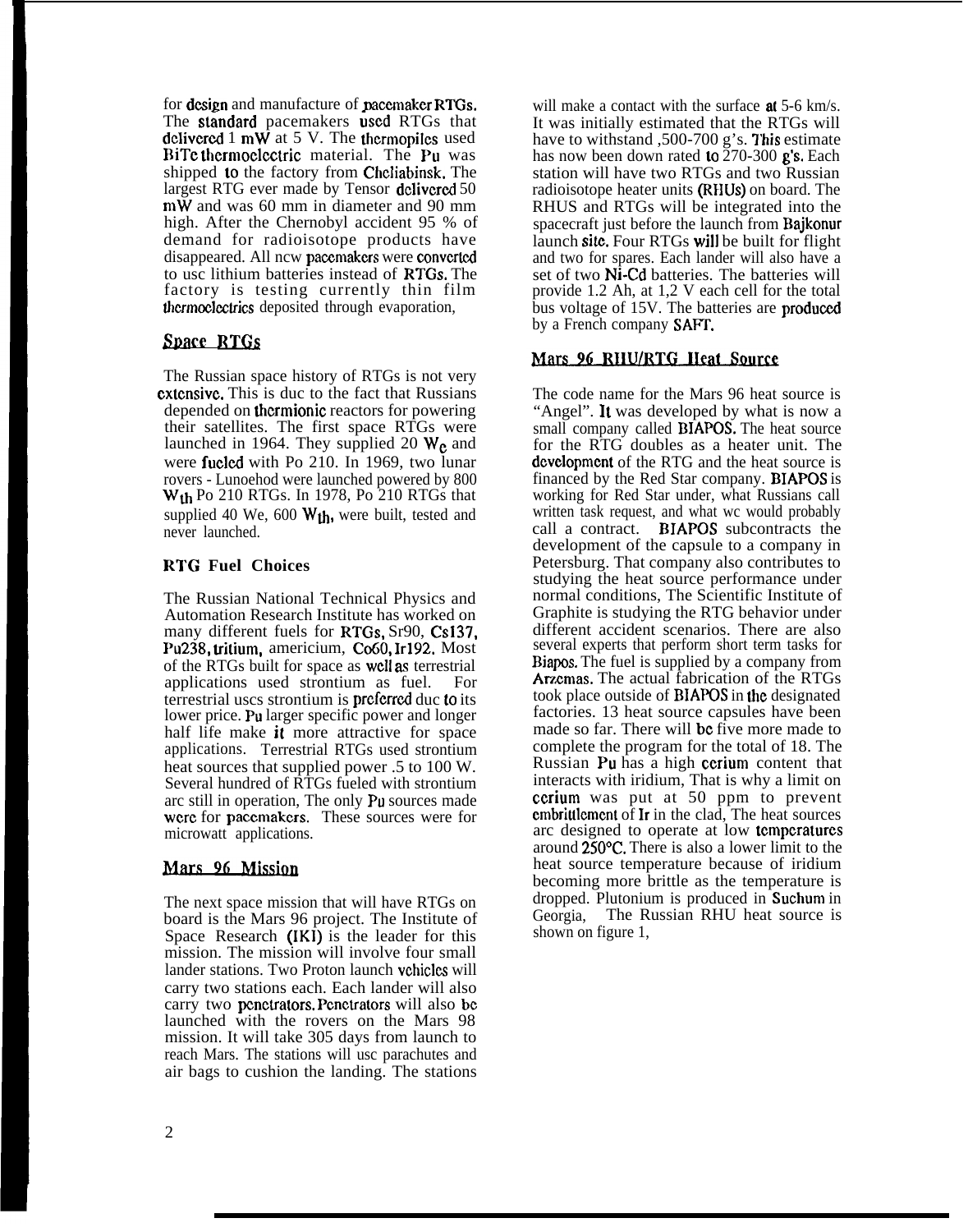

Figure 1 Russian RHU/heat source  $(8.5W<sub>f</sub>)$ 

'I'he heat source capsule is designed for integrity under all normal conditions, accidents, and launch pad fire of fuel during flight or reentry. The heat source has a one-time vent to rclcasc the helium pressure build-up in an accident, Thc heat source was tested for surviving a simulated reentry and the subsequent heat up, followed by an impact on granite. Other cases, such as launch pad fires where the RTG is considered to be at the epiccntcr of the fire were also considered. The intcgrit y of the RTG was predicted analytically and verified by tests. There arc two reentry trajectories that arc considered worst thermally. The first one is the reentry into the atmosphere under  $0.1^{\circ}$ . This trajectory is the longest and results in the greatest heating and the consequent large loss of mass. The second trajectory is under 90° and results in the greatest heat flux. The most probable reentry is under 30-35°. Multiple effects were also considered in the heat source design. One of the challenging cases involved the RTG falling into a cryo pool, then into a fire followed by an impact.

The radiation from this RHU is estimated to be about 2 mrads at 1 meter from the block. This estimate was obtained using the same plutonium fuel as will be used for the flight units but in a different capsule built for a pacemaker. The Ministry for Atomic Energy is responsible for delivering the heat source. The heat source will be tested using both Pu and U02. The specific power of the heat source is 23 W/kg. It is designed to withstand an impact at  $80 \text{ m/s}$  on granite, 1000 atm under water and impact shock of  $500$  g. The heat source "Angel" is designed to provide integrity of the fuel capsule at any normal regime conditions and accidents.

### Mars 96 RTG

The dcvclopmcnt of the RTGs for Mars 96 mission was a complex task involving several companies lead by the firm BIAPOS. The design power of the RTG was 100 mW, but the electrically heated unit achieved 150 mW at 15 V in testing. It was unofficially estimated that the RTG without Pu would cost \$15-20k. A schematic of the Mars 96 RTG is shown in figure 2.



### Penetrators

The Russian National Technical Physics and Automation Research Institute is designing power sources for penetrators. These RTGs are to produce 400mW at 15V. The thermal power supplied to the RTG is  $18 \text{ W}$ h. The design has passed a test for withstanding an impact at 500g for 2 to 10 milliseconds. This RTG will work in conjunction with a 13 cell, 1.3 Ah, 15 V Ni-Cd battery.

### Rover\_RTGs

The Red Star company started working 3-4 years ago on the development of RTGs for the Mars rover. Initially two different designs were considered. The first design used cascaded thermionics (TI) and thermoelectrics (TE). The thcrmoclcctrics were the bottom stage using PbTe material operating at approximately 460 °C hot side temperature and  $320^{\circ}$ C cold junction temperature. The thermionic hot side operated between 950°C and 460°C. This design proved to be very difficult to manufacture although had superior efficiency. Two different approaches were tried in construction of the TI stage. The first onc manufactured the emitter and collector in contact and then achicvcd about 5 microns of separation duc to different thermal expansion coefficients of the emitter and collector.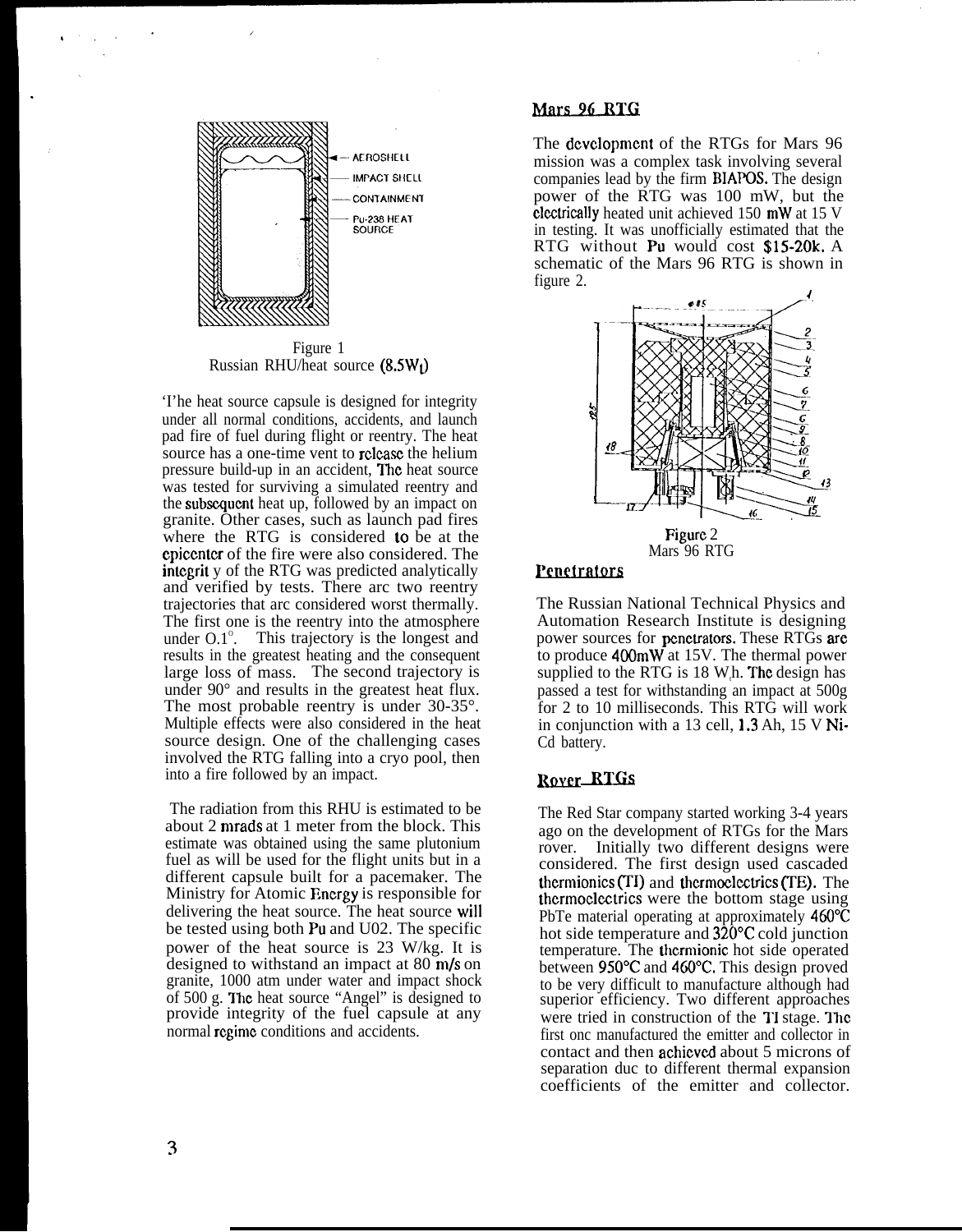However, it was difficult to prevent buckling of the **material** that caused electrical shorts. The second approach dcpcndcd on a 200 micron gap which was wide enough to prevent shorts but required development of ncw materials for collector and emitter. Because of the difficulties in the development of the TI/TE RTG, it was decided to select an all TE option. This RTG is based on PbTe and provides 5 We. There are three such RTGs on Mars Rover. All RTGs arc located in the vehicle wheels. The thermal model of this RTG is shown on figure 3.



Figure 3 Thermal Model of Mars Rover RTG

The RTGs weigh 4.2 kg each, provide 6 V and use  $100 \text{ Wth}$  of Pu fuel. The RTG has an aluminum case filled with fibrous insulation. The heat source was designed at Red Star. Currently three units are undergoing tests. Eventually six units will be built for two rovers and two for spares. There will also be five **test** models built. Three models will bc electrically heated and two fueled with radioisotope. The test models will undergo accelerated life tests, fire tests, and impact tests at up to 100 m/s. The Russian engineers estimated that the RTGs cost about \$300k to develop for onc rover. The radiation environment is estimated to be about 35  $m$ rm $/h$  at 1 meter,

Red Star has also designed a higher power RTG. This RTG would deliver 60 We at 27 V from 1100 Wth. The diameter of the RTG corpus is 0.3 meters (0.37 m with the radiator fins) and the height is 0.5 meters.

### $RTG$  afcly

The Russian designs are based on the same philosophy as the U.S. RTGs that the reentry of the capsule should be intact. The safety approval

process is similar to the American launch approval and NEPA compliance. More details of the process will become available this year as the Russians will complctc the approval process for their Mars 96 RTGs.

Russians have design principles that fall under the UN Principle 3, The Russians feel that any combination of Russian-American generatorspacecraft-launch vchicle would require satisfying the safety proccsscs of both sides. This is why it is important that both sides communicate very well to establish a common process for approval and safety of the radioisotope sources. Mars 96 RTG has a heat source that will be tested for containment using Pu and simulant materials. The specific power of the heat source is 23 W/kg. It is designed to withstand an impact at 80 m/s on granite and 1000 atm pressure in the  $ocean$  and shock of 500 g, The heat source was tested for resilience against fires. A three minute 1700°C test was performed. The heat source was also exposed to shorter duration 3000 -3500"C fires. The fire tests and impact tests were conducted in the city of Arzemas 16, near Novogrod.

Russians also perform safety **analyses** to launch a nuclear systcm, including the probability of launch accidents, the conscqucnccs of release of material, potential health effects, ground contamination, and overall risk. The reviews arc conducted by three different organi zations within Russia, and the decision to launch is made at the highest government level on a risk/benefit basis.

# Conclusion

There are several companies in Russia that dcvcIop RTGs, There are three models of RTGs that arc most advanced in the development. The first is the Mars 96 RTG dcvclopcd by the firm BIAPOS in Moscow. This RTG and its heat source "Angel" is currently in the final stages of the launch approval process. The RTG will deliver 150  $\hat{m}\hat{W}$  at the beginning of the mission. The second RTG is **developed** by the company Red Star for the Mars 98 rover. This is a 5 electrical W RTG. Its dcvclopmcnt is somewhat behind the Mars 96 RTG. The third RTG is being dcvclopcd by the Russian National Technical Physics and Automation Research Institute for an application in pcnct.raters. It is difficult to assess progress made on its development although an electrically heated engineering model was available in 1993.